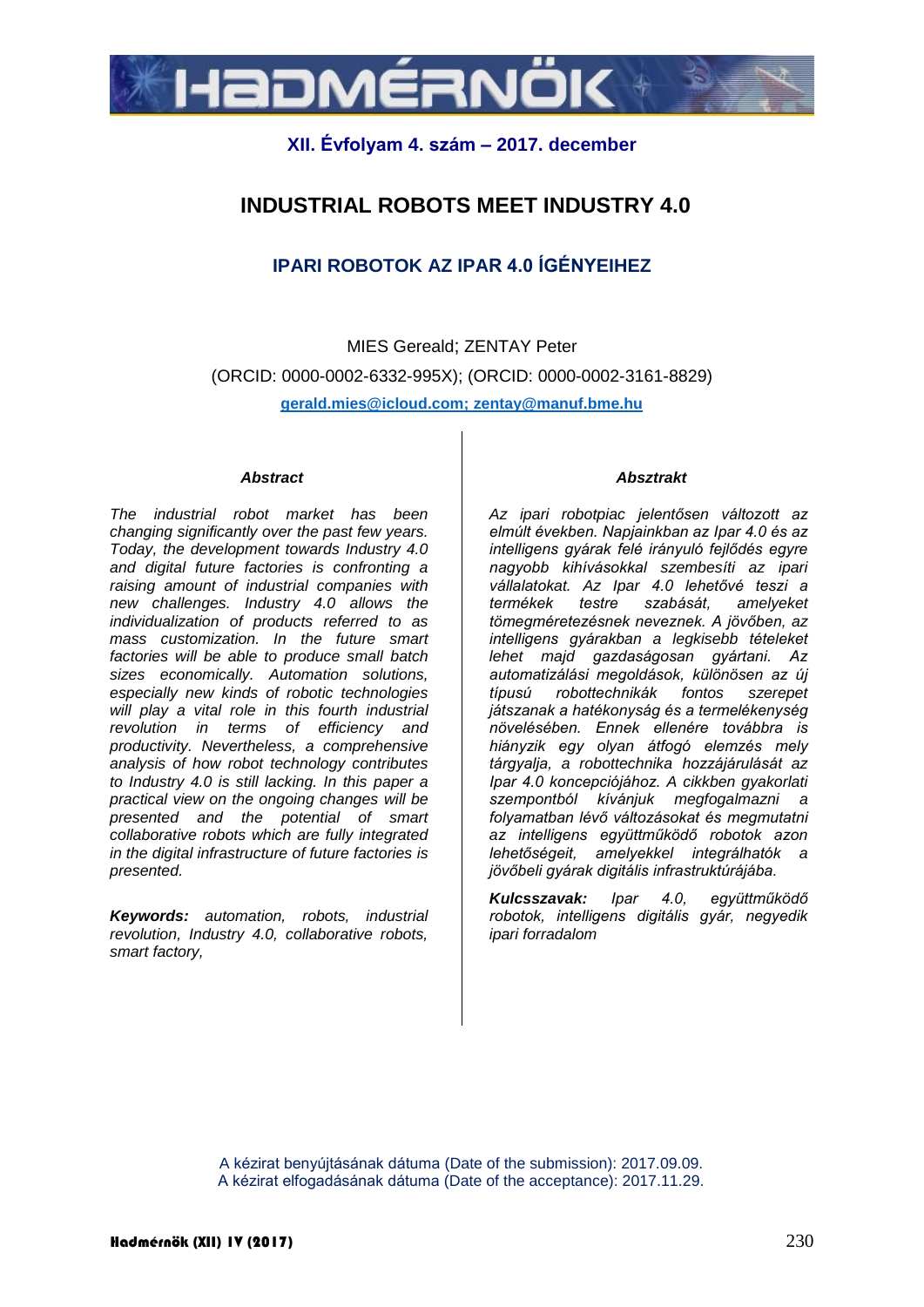### **INTRODUCTION**

Today's business environment is shaped by the ongoing globalization and the increasing use of internet-based digital technologies in production. In history of industry, three revolutions have turned the branch on its head and did fundamentally change the business environment. Considering recent developments, it is becoming extremely difficult to ignore the dawn of another paradigm shift. In the new global economy, the digitization has become a central issue for industrial manufacturers.

Initiatives of the leading industrial countries promote a new era of manufacturing. For example, the German 'Industrie 4.0' or the American 'Industrial Internet' refer to the use of smart intelligent machines and other digital assets linked in a company-wide software-based infrastructure [7, 21]. A much-debated question is whether this development is a revolution or simple evolution of existing technologies as automation, robots and the use of IT initially came up during the 1960's [10, 18]. However, the ongoing convergence of operational technology and information technology promises enormous gains in efficiency and productivity [26]. As the industrial sector is regarded to as a key driver of the economy, leading industrial country's need to drive this change and adapt to the digital environment. Based on a short historical summary of past industrial revolutions this article provides an overview about the ongoing changes on international shop floors in terms of Industry 4.0. Given the fact that a systematic and detailed understanding of how automation and robots contribute to Industry 4.0 is still lacking, the focus will then be placed on robotic technology in Industry 4.0.

#### **FROM STEAM ENGINE TO DIGITIZATION**

In history, mechanization, electricity and most recently electronics, information and automation technology have triggered three game changing revolutions. The first industrial revolution at the end of the 18th century followed the introduction of water- and steampowered mechanical manufacturing facilities. Later, in the 19th century the second industrial revolution was caused by the electrically-powered mass production using assembly lines and the division of labour. The third industrial revolution began in the 1970's with the implementation of complex electronics and information technology (IT) on the shop floor to achieve increased automation in industrial processes [1]. They all have in common is that they had a major impact on the industrial value creation. The figure of the German Research Centre for Artificial Intelligence (AI), shows the development towards the fourth industrial revolution and the chronological sequence, as seen on Figure 1.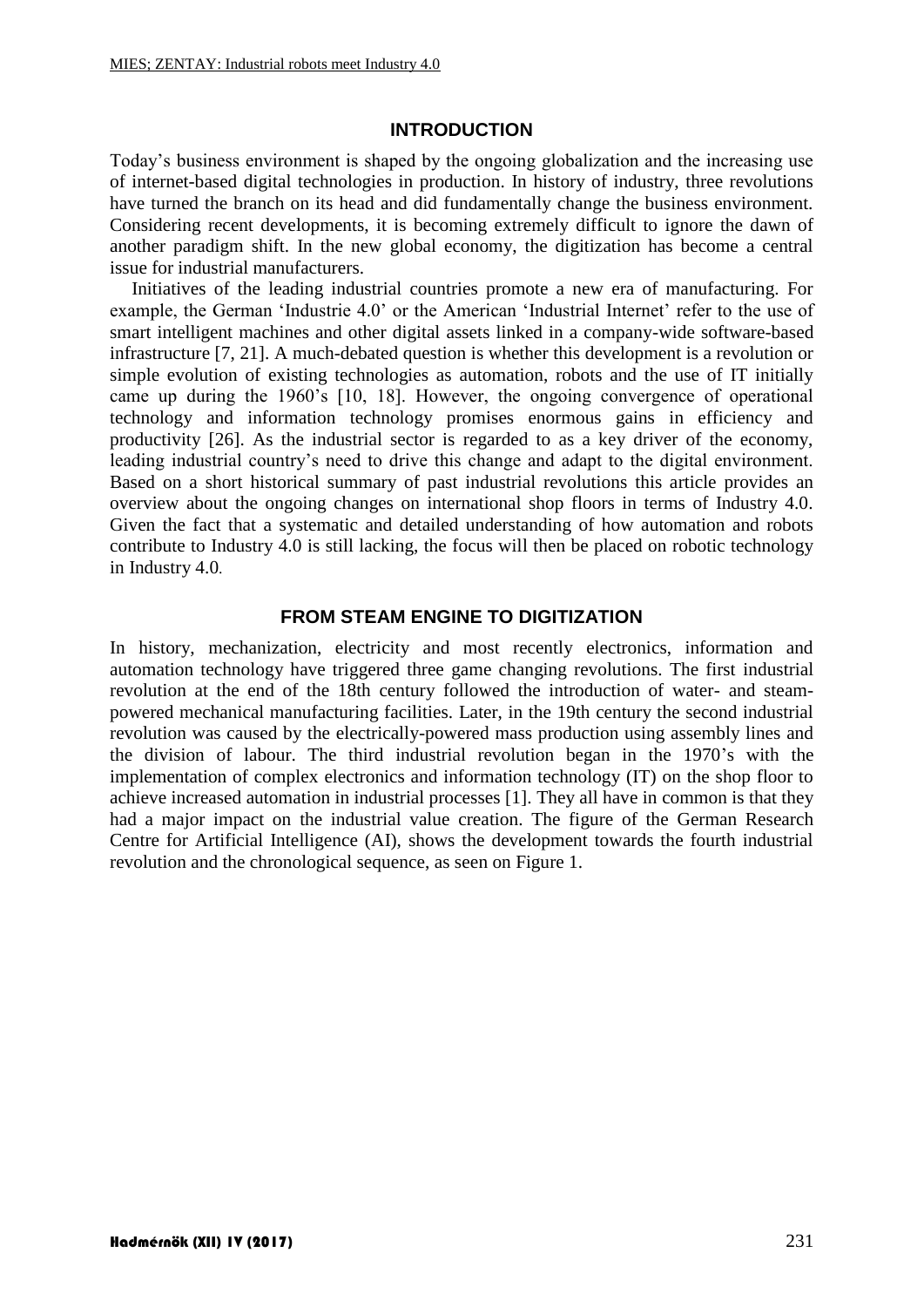

**Figure 1**: History of Industrial Revolutions [1]

In the course of digitization, the fourth industrial revolution now aims to connect the digital and virtual world of computer technology with the world of industrial production. This development is driven by and based on the Internet of Things (IoT). In the industrial application, the IoT enables the internet based interaction and collaboration within global networks and transcends the present borders and limits of companies. Generally speaking the IoT describes the connection of people, objects and machines to the internet [25]. Those smart, connected devices are on the rise. A glance at current statistics shows that the adoption of connected devices has been increasing over the past few years (see: Figure 2.). In 2015 the total number of connected units was about 5 billion. If this trend continues, this number is estimated to increase by 2020 to more than 20 billion connected devices [22].



**Figure 2**: IoT units installed 2014 - 2020 [22]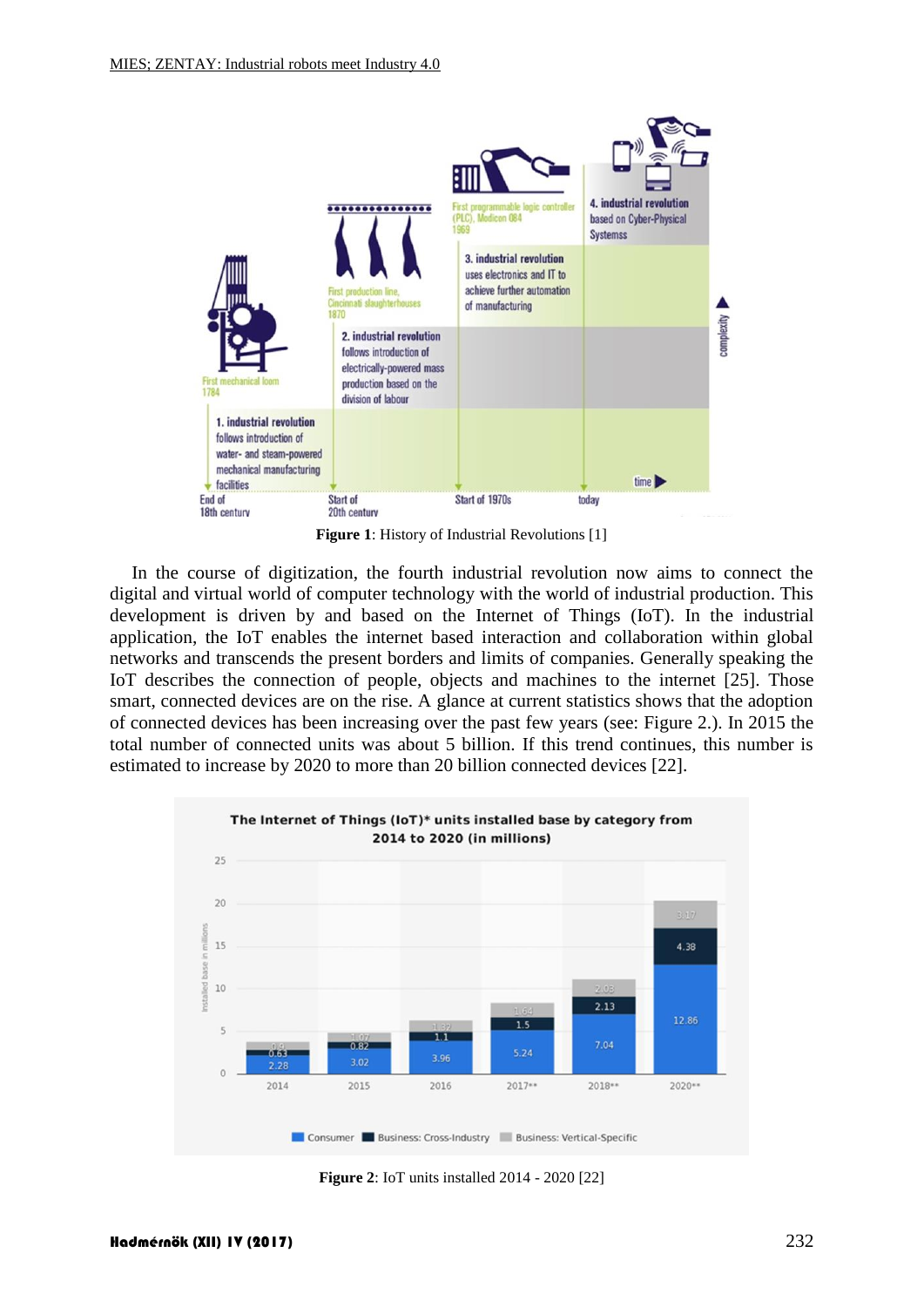According to Matharu et al. [15] the "*Internet of Things (IoT) can certainly be defined as the biggest revolution in the making of the IT industry. The IoT will impact our living style, the way we consume energy and all our day-to-day activities* [15]." These impacts are now so widespread that they also affect industrial value creation. The new opportunities cause significant changes in the market as the converging information and operational technology allows completely new solutions including product, service and process innovations.

#### **INDUSTRY 4.0**

Industry 4.0 refers to the industrial application of IoT technologies and is an initiative led by the German government to accelerate the industrial digitization. Taking a closer look at the industrial sector, the global competition has intensified and Germany is not the only country to have recognized the trend to deploy the Internet of Things and Services in manufacturing [1]. The 'Made in China 2025' or 'Industrial Internet of Things' programs in the Chinese and American manufacturing industry are for example two nearly similar approaches of other leading industrial nations.

The vision of Industry 4.0 and comparable concepts is to construct an open, smart manufacturing platform for industrial networked applications [1, 3]. In Germany, the development towards Industry 4.0 already has a noticeable influence on traditional business models and manufacturers cannot afford to close their eyes to reality and ignore the ongoing industrial transformation [6, 24]. The constantly changing market and customer requirements are confronting manufacturers with new challenges and affect almost every strategic decision. With the realization of the vision 'Industry 4.0' major changes will occur not only for factories but also for individuals.

#### **The Impact of Industry 4.0**

Cutting-edge manufacturing solutions are the upcoming trend in industrial value creation. In the field of technologies those which allow higher efficiency, productivity and transparency have become the focus of attention



Figure 3: Industry 4.0-related Technologies (made by author)

As the figure shows, the solutions include devices such as sensors and actuators, robots, 3D-printers and manufacturing devices (such as milling-, turning-, grinding- machines etc.,) and assembly line components [5, 26]. Unlike the factories today, Industry 4.0-factories employ a completely new approach to production and transform into complex and digitized production facilities with highly automated value chains [1, 3, 20]. All assets are equipped with sensors and actuators and share data with higher level systems [4]. This convergence of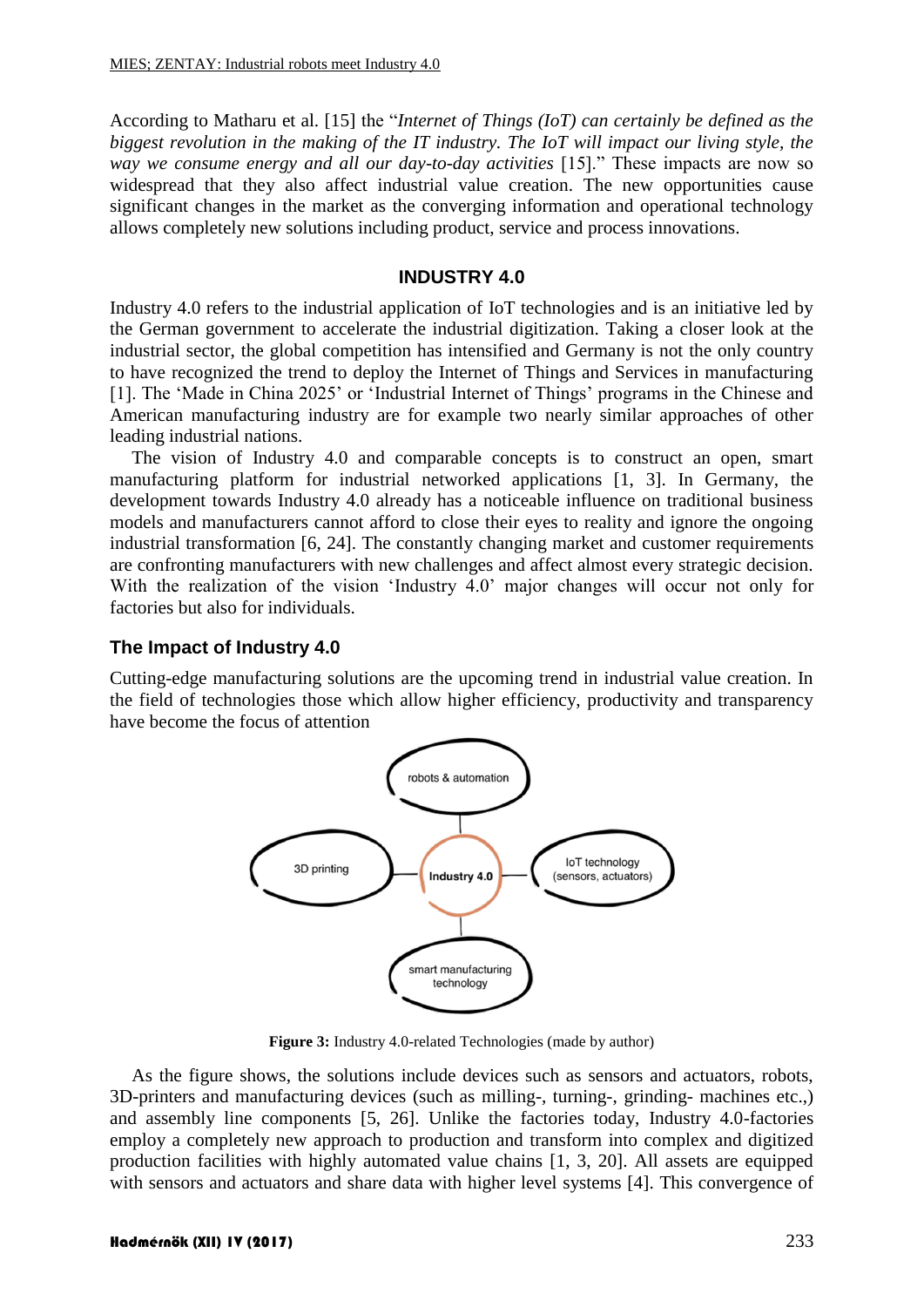the operational technology and modern information technology results in so called cyberphysical systems (CPS), which are referred to as the driving force behind the fourth industrial revolution [6, 26].

In Industry 4.0 factories become smart and enable the fast response to market changes through flexible and demand-driven production of goods. In those smart factories the work pieces, tools, machines and robots are capable of autonomously exchanging information, triggering actions and controlling each other independently, which holds a huge potential for several improvements [1, 4]. The CPS are constantly connected, which is why the data gathered by various sensors can be used to cut costs and optimize processes [11]. A new generation of 'smart' products shares information about the status, history and the target state which enables them to manage their own production process [1, 6]. Another interesting part are new forms of human machine interaction. Workers could be supported with the information they need 'on demand' and would be able to make the right decision in every possible situation. The smart technologies will help manufacturers to increase their competitiveness through further efficiency gains and flexible fabrication of high quality products [1, 6]. Using advanced technology, companies can benefit from entirely new supply chain structures with higher equipment efficiency and flexible processes which offers strategic advantages such as the better handling of complex goods, shorter time to market and manufacturing on demand [8]. In future smart factories, batch sizes starting from one can be manufactured economically which allows individual customer needs to be met, additionally the dynamic business and engineering processes enable last-minute changes to production [1]. This will aide the process of mass-customisation.

## **Horizontal and Vertical Integration**

Industry 4.0 is a topic with a strong interdisciplinary character. This paradigm shift in the traditional manufacturing industry requires a holistic and sustainable digital reorientation of the entire corporation, especially in the field of factory organization.

To realize the vision of smart factories, the holistic integration of all machines into a company-wide digital infrastructure is necessary. In smart factories manufacturing processes, but also the engineering and business processes from the 'office floor' need to be integrated in the digital infrastructure [25]. In order to meet the vision of an open, smart manufacturing platform the manufacturing systems need to be vertically networked and horizontally connected [1].

Vertical integration in this context refers to the connection of business and manufacturing processes including resources such as material across all levels of the organization [2]. Process data is collected and analysed in real-time, to react and adapt to environmental changes such as unexpected production stops or failures in the supply of material. The production lines are constantly connected and always optimally adjusted to the specific situation. The smart factory is driven and controlled by real-time data and therefore guarantees that all necessary decisions can be taken as efficiently and rapidly as possible.

The horizontal integration moreover describes the connection of machines and production systems across company borders [2]. All stages of the supply chain share data and communicate in a digital production network.

### **COLLABORATIVE ROBOT TECHNOLOGY**

The development towards smart factories goes hand in hand with higher degrees of automation. Surveys such as conducted by the VDE (*Verband der Elektrotechnik, Elektronik und Informationstechnik*) [22] have shown, that in the future automation is seen to be the most important key technology for the companies interviewed. High rates of automation are often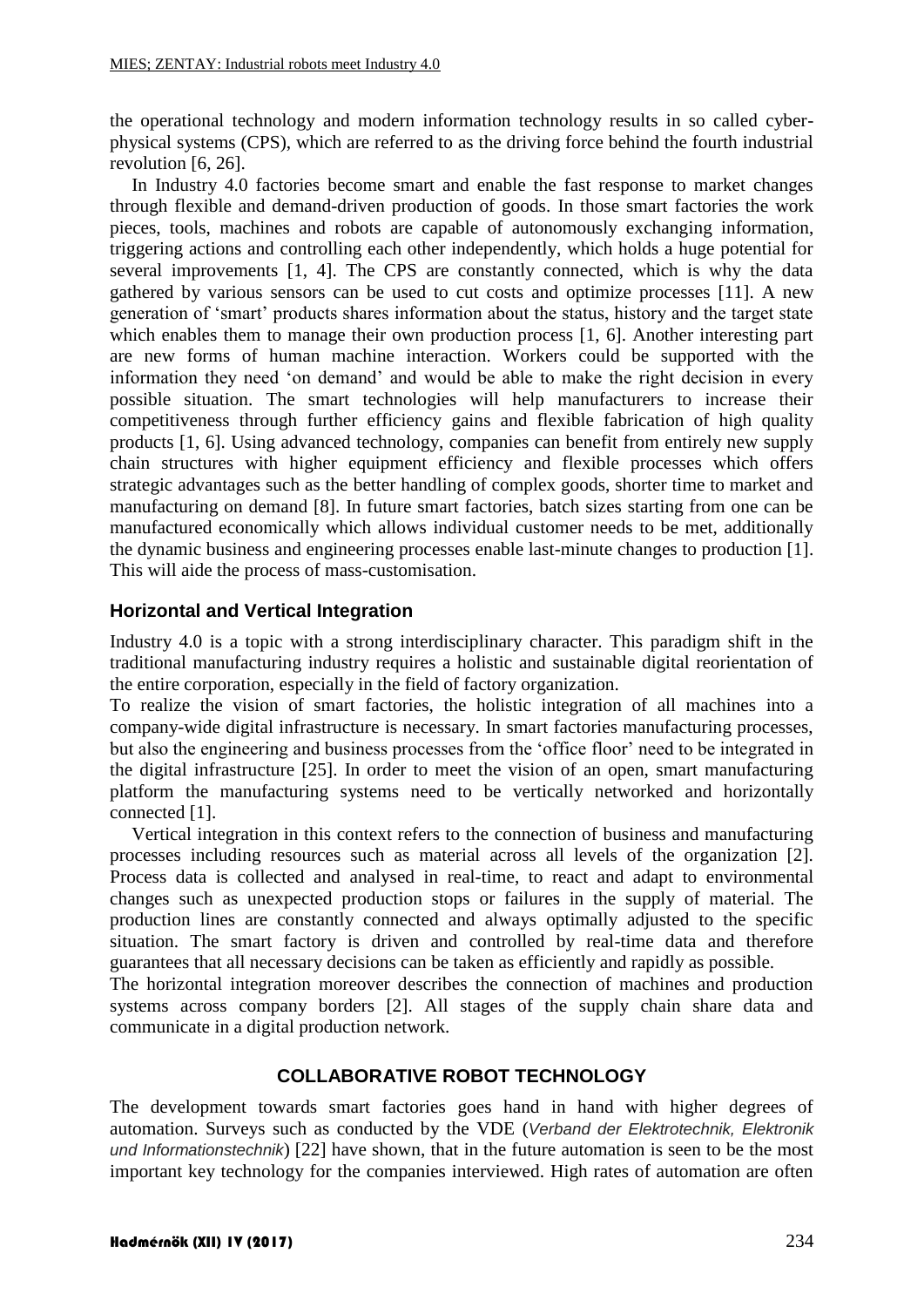associated with the replacement of human labour by machines. Industry 4.0 in contrast, rather aims at the support of human workers using new technologies. Therefore, automation and in this regard state of the art robot technology represent crucial elements of Industry 4.0.

Previous research indicates, that robots are still the key instruments in production strategies of flexible automation [16]. The Boston Consulting Group (BCG) estimates the global spending on industrial robotics to grow rapidly in the years to come. The statistic shows a spending of 16.7 billion U.S. dollars in 2020 and a total of 24 billion U.S. dollars in the year 2025 (see: Figure 4).



**Figure 4**: Global Spendings Industrial Robotics, according to [23]

Nonetheless, trying to reach ever higher levels of automation the interaction between human and machines becomes a central issue [3]. If robots are also cooperating with other activities that are distanced far away in space then time delay problems occur. Today many researches are made to handle the problem of time delay in control [27]. Today, many of the production processes cannot be easily automated – collaborative robots are able to fill these gaps [13]. In many cases such as assembly systems, parts of the process can only be automated very difficultly or the automation is not economical. These can be complex tasks that are changing rapidly, tasks that need two hands and a delicate hand-eye coordination, etc. These parts of the assembly line should be conducted by human workers. However many parts of almost any production can be easily and cheaply automated. In order to satisfy both demands, hybrid lines should be deployed. In these production line, however, conventional robots cannot be used. To satisfy this place in the market new robots were introduced that can work besides human workers. Especially the flexible mass production of individual products places new demands on the automation technology.

Recently there has been an increasing interest in those so called cobots. Traditionally a robot is defined by the IFR as "an automatically controlled, reprogrammable multipurpose manipulator programmable in three or more axes which may be either fixed in place or mobile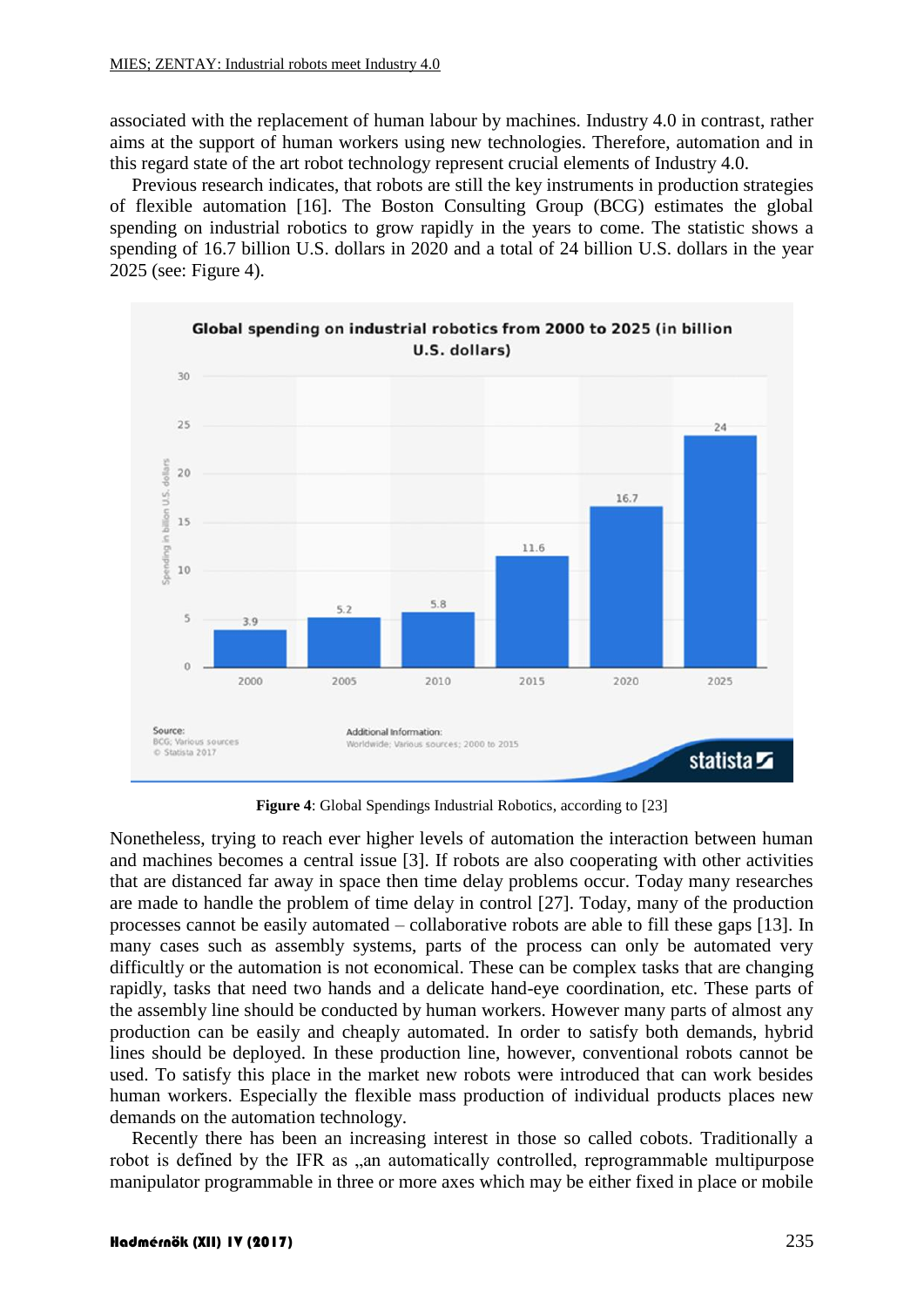for use in industrial applications"[11]. In the age of Industry 4.0 computers and robotics come together in a completely new manner.

Collaborative robots enable new forms of human machine interaction. A cobot can be simply defined as , a computer controlled robot device designed to assist a person [18]. These new collaborative robots are more flexible and are capable of learning and interact with machines and human. In contrast to traditional robots the cobots can learn new tasks through training by demonstration instead of cost-intensive programming [12].

In the field of factory automation adaptive robots create new efficiencies and change how companies produce goods and organize the shop floor [16]. For example the process costs can be reduced as the collaboration increases the productivity and efficiency and the robot requires less space as it is not isolated from the operator [8]. Unlike traditional robots, cobots need no fences around because sensors and visual systems guarantee that the robot stops before colliding with the operator [12]. This enables robots to perform tasks as humans do and allows human workers to work closely with robots [12]. Human workers can focus on complex tasks where "intelligence and dexterity "is required, in the opposite case the robots complete the tasks, which are exhausting or dangerous for the human [8].

Compared to traditional robots, collaborative robots show several benefits. They are smaller, smarter and safer. In addition, they are cheaper than stationary robots and can also be used as mobile units [13]. This flexibility enables manufacturers to use the cobot on multiple lines and easily reprogram it if necessary [12]. There are also the other side of the coin. These collaborative robots have different drawback as well. If they are compared to a conventional robots with the same capabilities we find the following: there prices are much higher because the sensorial background (sometimes even camera integration is also applied) and also the developed software background that ensures the required safety for human-robot collaboration. Their productivity is usually lags far behind conventional robots. Robots working behind a safety area (fence) can apply their full capabilities in speed acceleration and payload. Collaborative robots cannot utilise these, to ensure that the robots stops if it collides with a human. This way they work with a much slower speed that are even reduced further if a human approaches the robots. The robot has to stop if the worker enters its working envelope. This reduces the productivity of the robot considerably. The payload has to be reduced in order to have the robot safe for human collision. The so called light weight robots are design the way, that even if it hits a human they would rather brake than harm the worker. Taken these facts into consideration a human-robot production line is can be a wellfunctioning solution for new tasks.

#### **CONCLUSION**

Industry 4.0 has a major impact on the manufacturing industry. The paper reviews the ongoing changes and shows the potential of smart factories in the production sector. Industry 4.0 enables increased individualization of products, shorter time to market and boosts in terms of productivity, flexibility and quality.

Manufactures, not only in Germany must critically rethink their business models and strategies, keeping in mind the new technologies from the different fields. Looking at Industry 4.0 in practical context the holistic integration can be taken as the central requirement to benefit from the opportunities. The complex implementation will be one of the key tasks in the years to come.

In this new industrial world, robots will play an important role and smart and collaborative robots are on the rise and stepwise will find their way on the shop floor of manufacturing companies.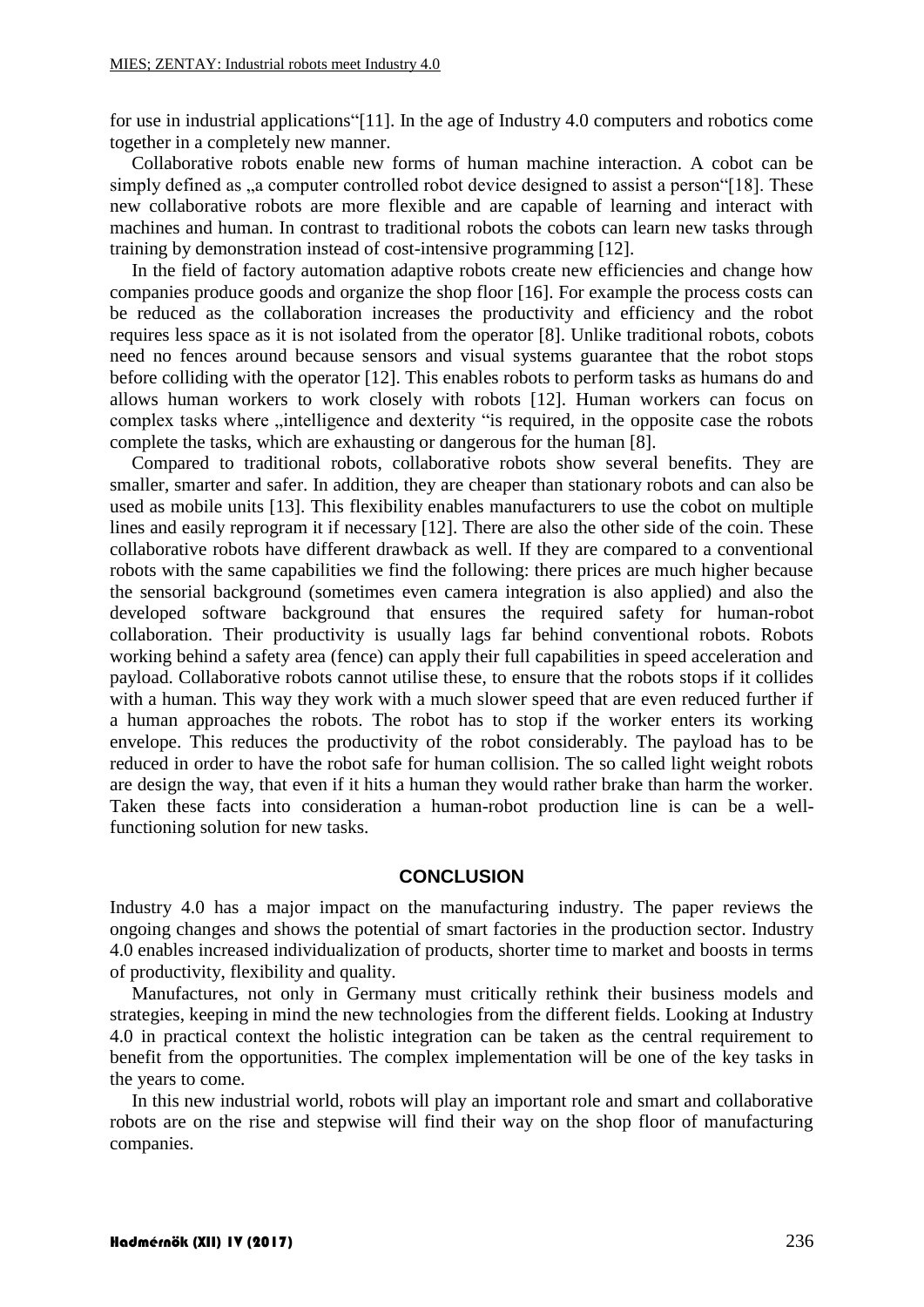### **REFERENCES**

[1] Acatech 2013. Recommendations for implementing the strategic initiative INDUSTRIE 4.0 [http://www.acatech.de/fileadmin/user\\_upload/Baumstruktur\\_nach\\_Website/Acatech/roo](http://www.acatech.de/fileadmin/user_upload/Baumstruktur_nach_Website/Acatech/root/de/Material_fuer_Sonderseiten/Industrie_4.0/Final_report__Industrie_4.0_accessible.pdf)

[t/de/Material\\_fuer\\_Sonderseiten/Industrie\\_4.0/Final\\_report\\_\\_Industrie\\_4.0\\_accessible.p](http://www.acatech.de/fileadmin/user_upload/Baumstruktur_nach_Website/Acatech/root/de/Material_fuer_Sonderseiten/Industrie_4.0/Final_report__Industrie_4.0_accessible.pdf) [df,](http://www.acatech.de/fileadmin/user_upload/Baumstruktur_nach_Website/Acatech/root/de/Material_fuer_Sonderseiten/Industrie_4.0/Final_report__Industrie_4.0_accessible.pdf) (Accessed: 02.01.2017)

- [2] Agiplan et al. 2015. Erschließen der Potenziale der Anwendung von ,Industrie 4.0['http://www.bmwi.de/BMWi/Redaktion/PDF/Publikationen/Studien/erschliessen](http://www.bmwi.de/BMWi/Redaktion/PDF/Publikationen/Studien/erschliessen-der-potenziale-der-anwendung-von-industrie-4-0-im-mittelstand,property=pdf,bereich=bmwi2012,sprache=de,rwb=true.pdf)[der-potenziale-der-anwendung-von-industrie-4-0-im](http://www.bmwi.de/BMWi/Redaktion/PDF/Publikationen/Studien/erschliessen-der-potenziale-der-anwendung-von-industrie-4-0-im-mittelstand,property=pdf,bereich=bmwi2012,sprache=de,rwb=true.pdf)[mittelstand,property=pdf,bereich=bmwi2012,sprache=de,rwb=true.pdf,](http://www.bmwi.de/BMWi/Redaktion/PDF/Publikationen/Studien/erschliessen-der-potenziale-der-anwendung-von-industrie-4-0-im-mittelstand,property=pdf,bereich=bmwi2012,sprache=de,rwb=true.pdf) (Accessed: 12.02.2017)
- [3] BAHRIN, M.A.K. ET AL. *2016. Industry 4.0: A review on industrial automation and robotic.* ResearchGate. 78, 6–13 (2016). DOI:https://doi.org/10.11113/jt.v78.9285.
- [4] BAUERNHANSL, T. ET AL. *2016. WGP-Standpunkt Industrie 4.0.* http://www.ipa.fraunhofer.de/fileadmin/user\_upload/Presse\_und\_Medien/Pressinformat ionen/2016/Juni/WGP\_Standpunkt\_Industrie\_4\_0.pdf (Accessed: 14.03.2017)
- [3] BAUR, C. AND WEE, D. 2015. *Manufacturing's next act.* http://www.mckinsey.com/business-functions/operations/our-insights/manufacturingsnext-act (Accessed: 19.01.2017)
- [6] BITKOM AND FRAUNHOFER IAO 2014. *Industrie 4.0 – Volkswirtschaftliches Potenzial für Deutschland*. https://www.bitkom.org/Publikationen/2014/Studien/Studie-Industrie-4-0-Volkswirtschaftliches-Potenzial-fuer-Deutschland/Studie-Industrie-40.pdf (Accessed: 13.04.2017)
- [7] BUNDESMINISTERIUM FÜR WIRTSCHAFT UND ENERGIE 2015. *Industrie 4.0 und Digitale* Wirtschaft. http://www.bmwi.de/BMWi/Redaktion/PDF/I/industrie-4-0 und-digitale-wirtschaft,property=pdf,bereich=bmwi2012,sprache=de,rwb=true.pdf (Accessed: 16.02.2017)
- [8] BURMEISTER, C. ET AL. 2015. *Business Model Innovation for Industrie 4.0: Why the "Industrial Internet" Mandates a New Perspective on Innovation*. RWTH-TIM Working Paper, Feb. (2015). http://papers.ssrn.com/sol3/papers.cfm?abstract\_id=2571033 (Accessed: 08.06.2016)
- [9] CORRALES, J.A. ET AL. 2012. *Cooperative Tasks between Humans and Robots in Industrial Environments*. International Journal of Advanced Robotic Systems. (2012), (1-10). DOI:https://doi.org/10.5772/50988.
- [10] DR. WIESELHUBER & PARTNER GMBH AND FRAUNHOFER IPA 2015. *Geschäftsmodell-Innovation durch Industrie 4.0*. [http://www.wieselhuber.de/lib/public/modules/attachments/files/Geschaeftsmodell\\_Indu](http://www.wieselhuber.de/lib/public/modules/attachments/files/Geschaeftsmodell_Industrie40-Studie_Wieselhuber.pdf) [strie40-Studie\\_Wieselhuber.pdf,](http://www.wieselhuber.de/lib/public/modules/attachments/files/Geschaeftsmodell_Industrie40-Studie_Wieselhuber.pdf) (Accessed: 27.03.2017)
- [11] GORBACH, G. AND POLSONETTI, C. 2015. *Realizing value from the Industrial Internet of Things.* InTech. 62, 4 (2015), pp-(12-18).
- [11] INTERNATIONAL FEDERATION OF ROBOTICS 2017. *Standardization. International Federation of Robotics*. http://www.ifr.org/standardisation/ (Accessed: 20.02.2017)
- [13] LAWTON, J. *Collaborative robots*. [https://www.isa.org/intech/20161001/,](https://www.isa.org/intech/20161001/) (Accessed: 16.01.2017)